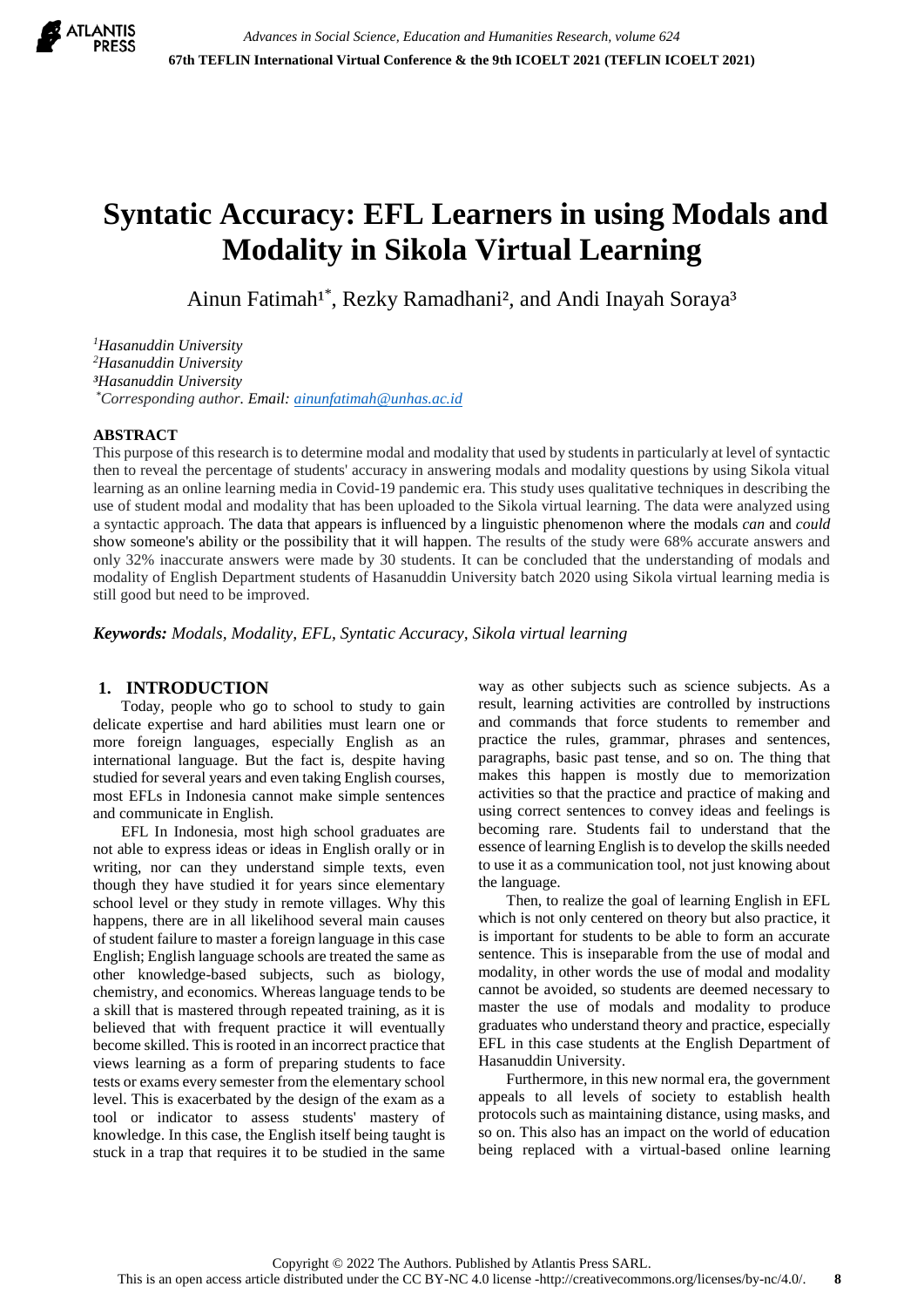system. So that the full online learning method has become an option in the midst of the current new situation. This e-learning learning method is indeed not new for the community, especially students, in this case Hasanuddin University students, because before the pandemic they had implemented blended learning, namely LMS, which has now changed its name to Sikola as a virtual learning medium.

Therefore, research that focuses on EFL will reveal accuracy and inaccuracy in the use of modal which is expected to provide repertoire, especially for the students themselves as well as the contribution of linguistics and other relevant fields of science to complement teaching materials in class.

#### **2. LITERATURE REVIEW**

Several experts have given their opinions regarding modals and modalities as follows:

Meaning expressed by individualized modular working structures in English as representing modalities and that there are two types of modalities which are most semantically fundamental in modals and modality referred to ability and also possibility in this case are very different from one another. Modalities related to terms of meaning or can be said to be semantic terms and are elaborated as categories of grammar, similar to certain aspects, number and also gender. [12]

In addition, modals and modality as a language system have the meaning of probability, there can also be necessity or there is also a contingency, and furthermore there is no agreement in general - describing it. Modality is closely related to the structure of the auxiliary modal. Modalities, however, are generally related to the adapted structure of modals and modalities. The systematic approach emphasizes that the customized working structure of modals and modalities is not the only feature of the modalities and there are many more. [11]

Furthermore, more modal verbs are not used to express statements or factual facts, but instead actions that exist as a frame of mind where it can happen in the future or not at all. [9]

Then, how to master how to use the modals and modality system is part of a complex mechanism found in English. The difficult part about modals and modalities for linguists and EFL is that even though there are few modals, they still have similar meanings. [1]

Other linguists agree that modals and modalities are certainly complicated and make EFL confused about the meaning represented by each of these modalities. Of course, this makes teachers really need to understand and master in modals and modalities so that in online and offline classes they are able to transfer adequate knowledge regarding modals and modalities to EFL and can anticipate and avoid misunderstood during learning activities.

The fact is that the formal system of modals and modalities in English is very complicated, namely that similar modals and modalities are often used to illustrate different ideas from each other as shown by their function. For example, namely probability and possibility

or certainty, as well as the tendency, ability of a person or thing that is required. Based on this, of course, EFL students will be confused and teachers must be vigilant in teaching these complex modalities and modalities to EFL students. [13]

#### **3. METHOD**

In this study, the researcher uses a qualitative research design and is analyzed with a syntactic approach, in this case, it is analyzed using discourse analysis to record emerging linguistic characteristics which will eventually be analyzed and studied. This discourse analysis method is used as a tool in analyzing sentences or data that has been collected to reveal findings from the data related to the use of modals by students using the Sikola virtual learning.

#### **4. RESULT AND DISCUSSION**

This research showed that there are 68% accurate answers and only 32% inaccurate answers were made by 30 students. It can be seen on the table and explanation below.

Table 1. Data Accurate / Inaccurate Modals and Modality i.e. **Had + to**

| Modals<br>and Modality | Accurate | Inaccurate |
|------------------------|----------|------------|
| $Had + to$             | 13       |            |

Based on the table above, accurate answers are shown in data 1,3, 5, 7, 8, 10, 12, 15, 16, 17, 19, 20, 23. The answers that are not accurate are shown in data 25.

The level of accuracy of students answering questions in the form of modals is shown by the following data:

Data 1

*You must do it at once > You had to did it at once.* Data 3

*She has to wash the glasses > She had to wash the glasses.*

Data 5

*You'll have to read it again > You had to read it again.*

Data 7

*They must sell it at once > They had to sell it at once.* Data 8

*We shall have to leave in the morning > we had to leave in the morning.*

Data 10

*I shall have to come again > I had to come again.*

Data 12

*they must change their shoes > they had to change their shoes.*

Data 15

*we have to begin before five o'clock > we had to begin before five o'clock.*

Data 17

*we shall have to do it again > we had to do it again.*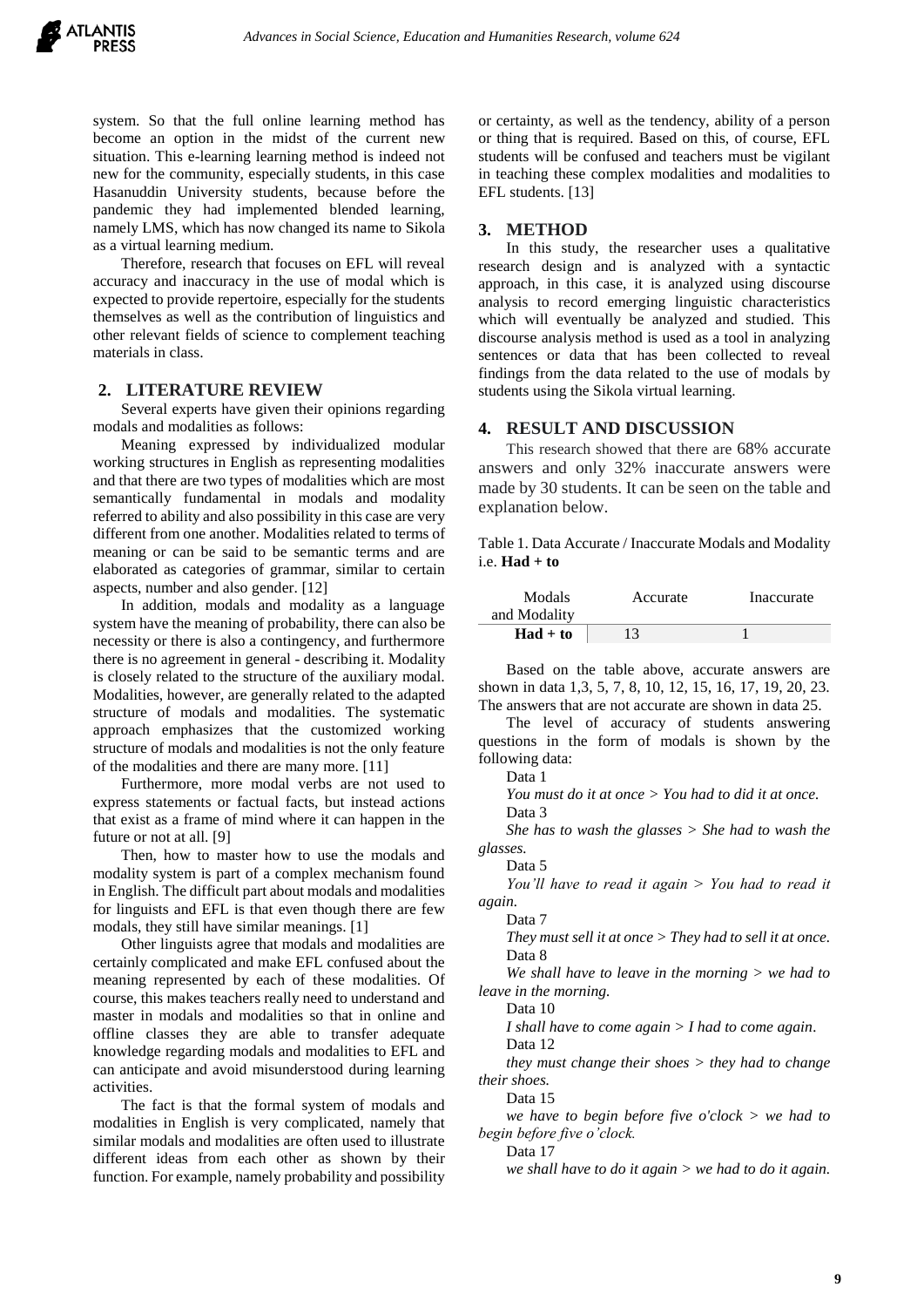

Data 19

*I have to light a fire > I had to light a fire.* Data 20 *he has to go home early > He had to go home early.* 

The inaccuracy of students answering questions in

the form of modals is shown by the following data: Data 25

*they'll have to do what they're told > they would have to do what they were tell.*

Table 2. Data Accurate / Inaccurate Modals and Modality i.e. **can** and **could**

| Modals                      | Accurate | Inaccurate |
|-----------------------------|----------|------------|
| and Modality                |          |            |
| <b>Can</b> and <b>could</b> |          |            |
|                             |          |            |

Based on the table above, the data shows that students who answered the questions accurately were in the modal and modality question model in the form of can and could as many as 2 who answered accurately and 5 who answered inaccurately. Data that shows accurate answers are in data 2 and 4 while inaccurate answers are in data 9, 13, 21, 22 and 24.

The level of accuracy of students answering questions in the form of modals is shown by the following data:

Data 2

*Can you swim underwater?* Data 4

*I could play much better ten years ago.*

The level of inaccuracy of students answering questions in the form of modals is shown by the following data:

Data 9

*Andy can plays the piano*

*(Andy can play the piano)*

Data 13

Could us read the book once more?

(Could we read the book once more?)

Data 21

*He could reachs the first place of this championship.* (H*e could reach the first place of this championship)* Data 22

She could run really fast before the accident happens.

(She could runs really fast before the accident happens.)

Data 24

*He could makes a mistake (*He could make a mistake)

Table 2. Accurate and Inaccurate Modals 'WH" Data 14

"Would you mind if I put this bag back?"

Data 18

"When would you start cooking for dinner?"

|            | Table 3. Data Accurate / Inaccurate Modals and Modality |
|------------|---------------------------------------------------------|
| i.e. would |                                                         |

| Modals<br>and Modality | Accuarate | Inaccurate |
|------------------------|-----------|------------|
| would                  |           |            |

Based on the table above, there are zero mistakes in data 14 and 18 concerning the were not to question model, there is something interesting from the findings from this data that students tend to answer accurately on the modal verb for the question 'WH' (model), this linguistic phenomenon could also occur in EFL especially in Indonesia.

By using a syntactic approach, it can be said that the information that appears is influenced by a linguistic phenomenon called *probability* where modals and modalities i.e. *can* and *could* are closely related to human abilities or future possibilities. There are different views from several experts regarding *can* and *could* when examined in terms of one's ability or it can also be called individual skills.

Other experts also consider the meaning of the ability of the modals *can* and *could* to be very dynamic depending on the context of the sentence and this is certainly closely related to the meaning or semantics. However, this modals and modality *can* and *could* cannot be replaced by modals and modality *may* if the sentence relates to someone's skill or someone's proficiency in something. Furthermore, linguists argue that it can be replaced by actual dynamic modalities that fall into their respective categories. [7]

Based on this, the ability can be considered a threat from the possibility. If it shows the possibility, *can* is often used in negative sentences or *can* also be used in interrogative sentences. In many cases, there is no connection with the past, but politeness or other direct speech which of course has considerations related to pragmatics itself.

*Can* is also closely related to time and distant or remote facts according to the context of the existing sentence, or its semantic meaning. Furthermore, in syntactic analysis, it must express obligations/requirements from the speaker's point of view and must disclose external obligations. [5]

## **5. CONCLUSIONS**

Then, it can be concluded that in this study there are 68% accurate answers and only 32% inaccurate answers were made by 30 students. Based on the findings above, the researcher concludes that the essential things that the understanding of modals and modality of English Department students of Hasanuddin University batch 2020 using Sikola virtual learning media is still good but need to be improved.

## **ACKNOWLEDGMENT**

The writer would like to thank her parents, husband and kids, also my teammates; *Rezky and Inayah* for supporting her with this research. Along with that, the